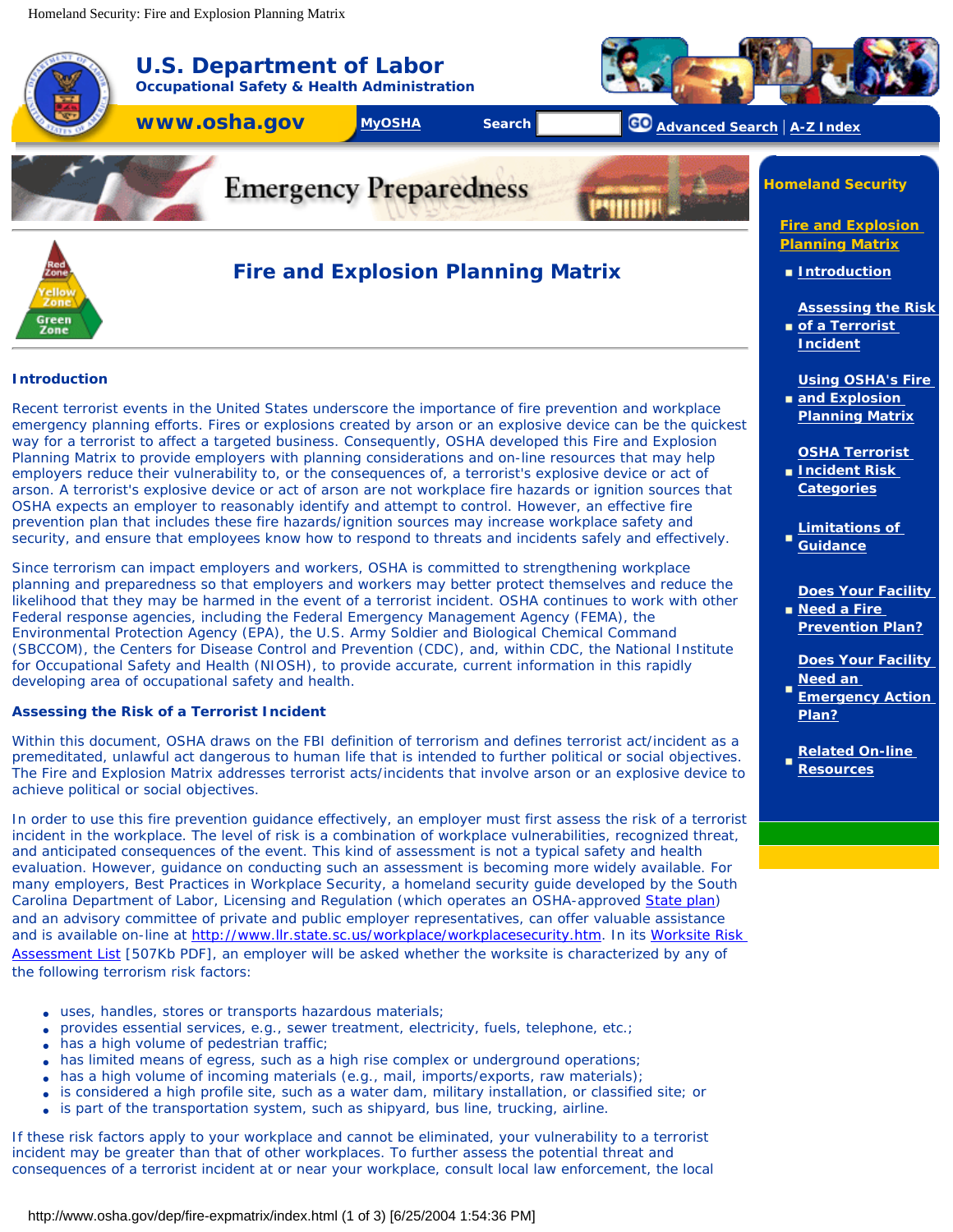Homeland Security: Fire and Explosion Planning Matrix

office of the FBI, the Bureau of Alcohol, Tobacco, Firearms, and Explosives (ATF), and/or your Local Emergency Planning Committee (LEPC) (see EPA's LEPC database online at [http://www.epa.gov/ceppo/lepclist.htm\)](http://www.osha.gov/pls/oshaweb/owaredirect.html?p_url=http://www.epa.gov/ceppo/lepclist.htm). Information from these agencies will help you complete your risk assessment and determine which of the three risk zones noted below best characterizes your workplace.

Chemical facilities can use the U.S. Department of Justice Chemical Facility Vulnerability Assessment Methodology, at [http://www.ojp.usdoj.gov/nij/pubs-sum/195171.htm](http://www.osha.gov/pls/oshaweb/owaredirect.html?p_url=http://www.ojp.usdoj.gov/nij/pubs-sum/195171.htm), to assess workplace vulnerabilities. Although this document also discusses threat and consequence assessment, you still will need input from local law enforcement, local FBI and ATF offices, and/or your local LEPC to complete your evaluation.

## <span id="page-1-0"></span>**Using OSHA's Fire and Explosion Planning Matrix**

The Matrix is not a compliance tool for conducting a comprehensive compliance evaluation of a fire prevention plan developed to comply with the [Fire Prevention Plan Standard \(29 CFR 1910.39\)](http://www.osha.gov/pls/oshaweb/owadisp.show_document?p_table=STANDARDS&p_id=12887). Rather, this document covers the general aspects of fire prevention planning and includes broad questions to help employers review their plan content as it would relate to a terrorist act involving arson or an explosive device. Each broad question is followed by planning considerations and suggested preparedness measures appropriate for workplaces in each of the three risk zones. [On-line resources](http://www.osha.gov/dep/fire-expmatrix/fire-explosion_appc.html) are included that may offer additional assistance. After you complete the terrorism risk assessment, review the description of each risk zone to see where your workplace fits best, then review the questions and the related planning considerations for that zone.

# **NOTICE**

OSHA offers this guidance to assist employers and workers who are interested in implementing plans and procedures that may reduce the likelihood of a terrorist incident and reduce the effect of a terrorist's explosive device or act of arson, should a terrorist incident occur at a workplace. However, the guidance does not create legal obligations for employers or create rights for third parties. Legal obligations under the OSHAct are created by statute, regulations, and standards.

Fire Prevention Plans (FPP) often work in conjunction with the procedures identified in existing Emergency [Action Plans \(EAP\)\(29 CFR 1910.38\).](http://www.osha.gov/pls/oshaweb/owadisp.show_document?p_table=STANDARDS&p_id=9726) Therefore, any modification to the FPP can affect your EAP. If you have decided to include arson and explosive device incidents in an existing FPP, you also may want to do so in your EAP.

**Note:** If you do not have a fire prevention plan and want to determine whether OSHA requires you to have one, please see [Does Your Facility Need a Fire Prevention Plan? \(Attachment A\)](http://www.osha.gov/dep/fire-expmatrix/fire-explosion_appa.html) If you do not have an emergency plan and want to determine whether OSHA requires you to have one, please see [Does Your](http://www.osha.gov/dep/fire-expmatrix/fire-explosion_appb.html)  [Facility Need an Emergency Plan? \(Attachment B\)](http://www.osha.gov/dep/fire-expmatrix/fire-explosion_appb.html)

There are 26 States and Territories which operate their own occupational safety and health programs under an OSHA-approved State plan. [State Plan States](http://www.osha.gov/fso/osp/index.html) set and enforce state standards which are identical to or "at least as effective as" Federal OSHA standards, including those referenced in this matrix (such as the Fire Prevention Plan, Emergency Action Plan, and Personal Protective Equipment Standards). While this matrix can provide useful guidance to all employers and workers, if you work in a State plan State, you also should contact your State plan agency to determine whether they have any additional or different requirements and to obtain State-specific guidance.

# <span id="page-1-1"></span>**OSHA Terrorist Incident Risk Categories**

OSHA shows the zones in the shape of a pyramid to represent how the nation's workplaces appear to be distributed within the zones. Based on information currently available, the vast majority of American workplaces are at low risk for a terrorist incident, i.e., are in the Green Zone. The questions, recommendations, and on-line resources in each risk zone build on the those in the zone below it. For example, the Yellow Zone includes both the information in the Green Zone and additional information for Yellow Zone workplaces.

# [Green Zone:](http://www.osha.gov/dep/fire-expmatrix/fire-explosion-green.html)

Workplaces that are not likely to be a target for a terrorist incident because they are characterized by limited vulnerability, limited threat, **and** limited potential for significant impact (consequence).

**Note:** If the workplaces around you seem to be in a higher zone, you may wish to review and implement the planning/preparedness considerations in the Yellow Zone.